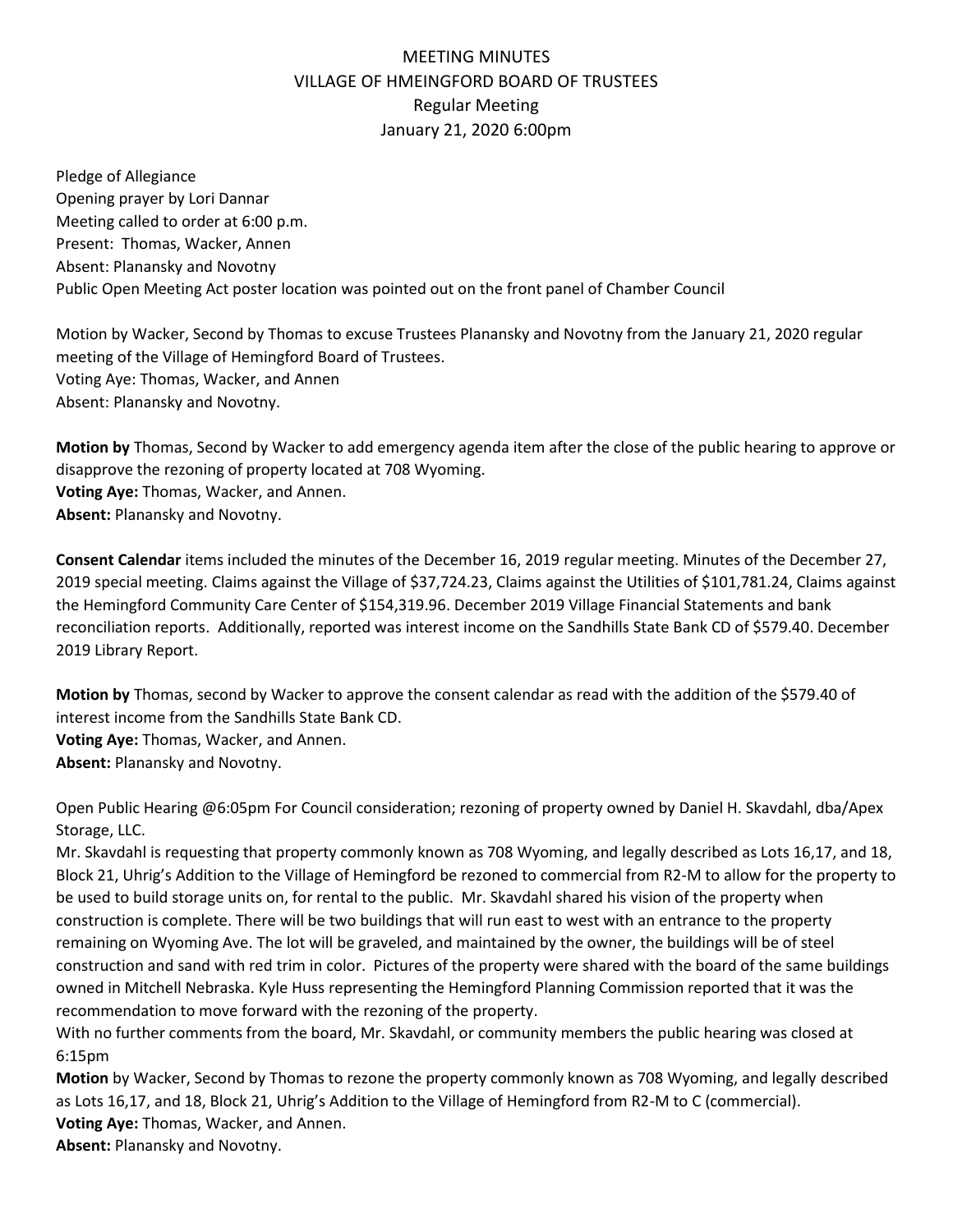**Solar Project update:** Michael Larson of GenPro Energy updated the board on the construction of the Solar Project, saying that the modules and wiring all dine and there is very little work left to do. We are waiting on a transformer to be delivered late March or early April. We are still looking at a go live date in late April. There is only one issue that we are working through right now, there was a misstep in the engineering and the transformer to be ordered. The transformer was ordered for a different configuration, however, GenPro engineers say that there is a work around for that allowing us to move forward with the installation at the time of delivery. West Plains Engineering will be reviewing the work around to make sure that it is workable, and has been instructed to be the advocate for the village interests and make recommendations. The final decision will be up to Kyle (Utility Superintendent) once the Engineering firms have made their recommendations. Hopefully we will have more information at the end of the week. The Village will be updated as information is available. GenPro is purchasing two poles from the village for use on the project. There are surplus supplies located at the solar site that will be returned to the GenPro warehouse. Looking at Arbor Day event to replace trees at the park, fairgrounds and throughout town. More information to come at a later day as plans are confirmed.

#### **Hemingford Volunteer Fire Department** – Barb Keegan

Summary of 2019 activities; currently there are 29 members for 389 years of combined service. There are no names on the waiting list, there were no retirements, one resignation, and two new volunteers. In 2019 there were 26 fire calls and 137 EMS calls, there were 14 volunteers that signed in on a minimum of 10% of the combined fire and EMS calls: S. Bryner, R. Buchheit M. Curtis, S. Dillard, J. Frost, J. Glendy, R. Hunter, J. Huss, B. Keegan, J. Keegan, M. Klemke, M. Kluver, J. Miles, R. Planansky and M. Stites. There are 11 eligible for the tax incentive. There were 6 continuing education opportunities away from Hemingford and 5 drills in Hemingford. There were 34 public service opportunities that were supported. New equipment purchased includes a 2019 Freightliner tanker as well as a powerlift and power cot for the ambulance #411. The 2020 roster includes 30 Volunteers.

#### **Hemingford Housing Authority –** Vickie Elder

Vickie came to Apollo Court with 15 years of experience in 2017, Apollo Court had been without a director that had any experience for quite some time. The first 6 months was full of catching up with notices and updating records, June of 2019 there was an assessment review with 3 individuals from Omaha, they reviewed management, financials, property and strategic planning. They were very impressed with our physical property and upkeep, there were no financial concerns. We rarely have a tenant that is past due or unable to make rent payments. There were 12 point of general deficiencies mostly updating of policies and procedures, and a couple of strategic planning concerns. These points are being addressed as the Housing Authority Board and Director continue to work on updating policies and address the strategic planning issues. Unexpected expenses include \$5000.00 for tree trimming and \$4000.00 in software updates. There are 15 units at Apollo Court and no vacancies.

## **Discussion and possible action:** Payment to MCT Trucking for snow removal on 1/4/20 and 1/5/20 for \$1100.00. **No Action Taken**

**Discussion and possible action:** Payment of first annual land lease to Box Butte County Ag Society, for lease on the solar array property in the amount of \$1000.00. This is the first payment of the 20-year lease. Motion by Wacker, Second by Thomas to make the first annual payment of the 20-year land lease to the Box Butte county Ag Society in the amount of \$1000.00 **Voting Aye:** Thomas, Wacker, and Annen. **Absent:** Planansky and Novotny.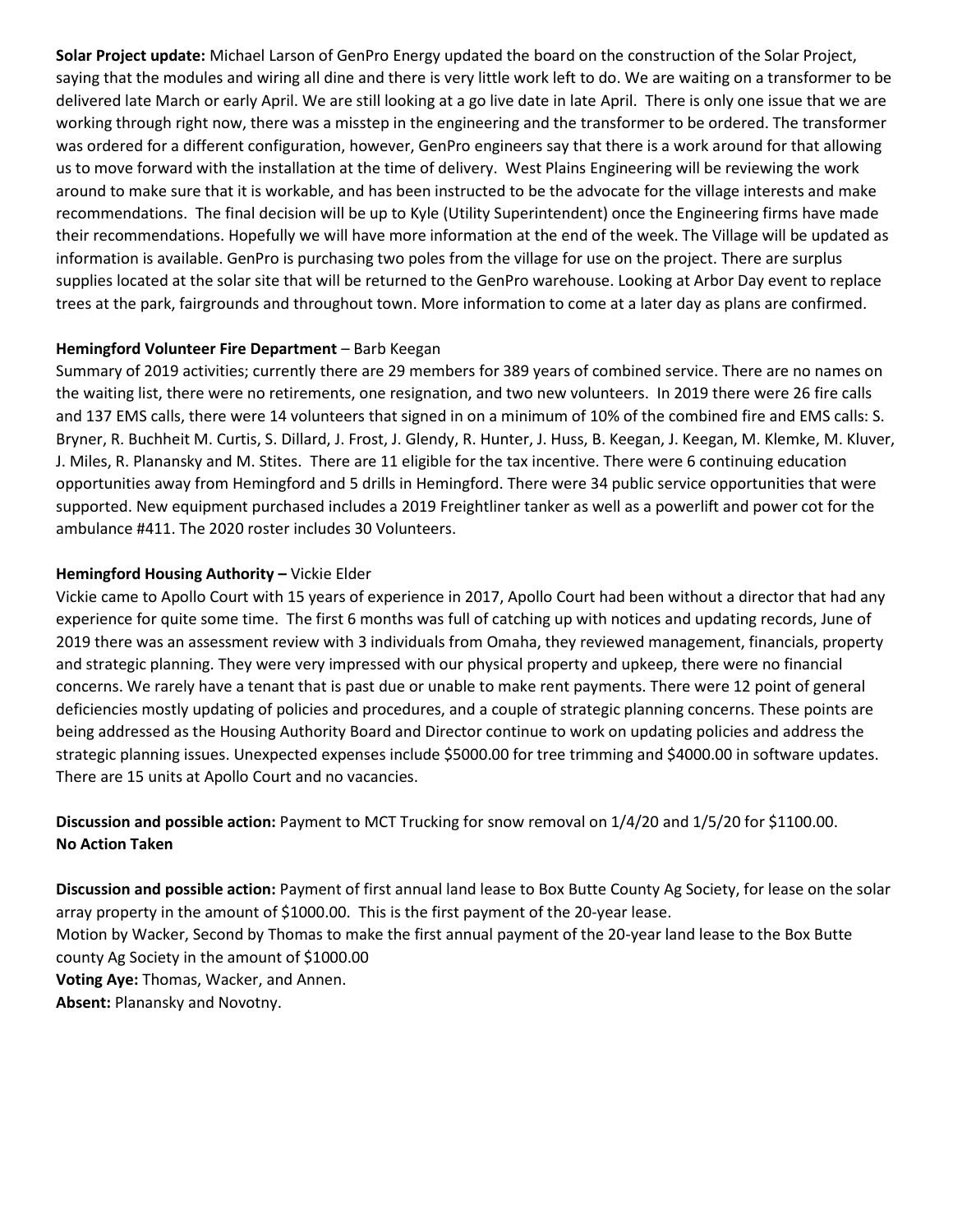### **Second reading of Ordinance #810**

AN ORDINANCE OF THE VILLAGE OF HEIMINGFORD, BOX BUTTE COUNTY, NEBRASKA, TO ESTABLISH A NO PARKING ZONEON CUSTER STREET, BETWEEN THE INTERSECTIONS OF SHOSHONE AVENUE AND HIGHWAY 2; PORVIDING AN EFFECTIVE DATE; AND REPEALING ANYEXISTING ORDINANCES OR OTHER PROVISIONS IN CONFLICT THEREWITH; AND DIRECTION THE PUBLICATION OF THIS ORDINANCE.

**Motion** by Thomas, Second by Wacker to move Ordinance #810 to the third reading at the next regular meeting of the Village of Hemingford Board of Trustees

**Voting Aye:** Thomas, Wacker, and Annen.

**Absent:** Planansky and Novotny.

**Discussion and possible action:** Removing ex-board members Lori Dannar and Deb Hunter from the Village, Utilities, and Hemingford Care Center bank account signature cards and replacing them with new board members Debra Planansky and Marcella Thomas.

Motion by Wacker, Second by Annen to remove Lori Dannar and Deb Hunter from all Village, Utilities and Hemingford Care Center bank account signature cards and replace them with Debra Planansky and Marcella Thomas.

**Voting Aye:** Thomas, Wacker, and Annen.

**Absent:** Planansky and Novotny.

**Discussion and possible action:** Addition of Lori Dannar and Heather Kresl to the signature card for the Hemingford Community Care Center Resident trust account and removing Barb Straub. Straub requested the change to better and more efficiently manage time. The current policy is the resident trust checks require only one signature, Barb, it will be much more efficient if Lori or Heather could sign those checks and, in the event, Barb is unavailable they would still have access to the account. Currently if Barb is out of town blank checks for resident trust are signed and left in the safe at the village office, upon return Barb is shown receipts for each check used, to verify amounts of the pre-signed checks. It was the decision of the board to require a second signature on the Hemingford Community Care Center Resident Trust Account and to add Lori Dannar and Heather Kresl to the signature card.

**Motion** by Wacker, Second by Thomas to require two signatures on Hemingford Community Care Center Resident Trust checks and that Lori Dannar and Heather Kresl be added to the signature card, while leaving Barb Straub also on the account signature card.

**Voting Aye:** Thomas, Wacker, and Annen. **Absent:** Planansky and Novotny.

Discussion and possible action: Lori Dannar is requesting that the credit limit of the Hemingford Community Care Center Bank Card be raised from \$2500.00 to \$5000.00. At the current limit of \$2500.00 there are some months that the limit is met, and there are other needs that arise. For example, new smoke alarms were needed and to purchase the amount needed used the available credit and there was still a need to pay for rooms for staff training away from the facility that had to wait.

**Motion** by Wacker, Second by Thomas to increase the credit limit of the Hemingford Community Care Center from \$2500.00 to \$5000.00.

**Voting Aye:** Thomas, Wacker, and Annen.

**Absent:** Planansky and Novotny.

Discussion and possible action: Barb Straub is requesting that the Tuesday March 17, 2020 regular meeting be moved to the following Tuesday March 24, 2020 due to the timing of Clerk School. Motion by Thomas, Second by Wacker to move the Regular March meeting of the Village of Hemingford Board of Trustees to March 24, 2020 at 6pm **Voting Aye:** Thomas, Wacker, and Annen. **Absent:** Planansky and Novotny.